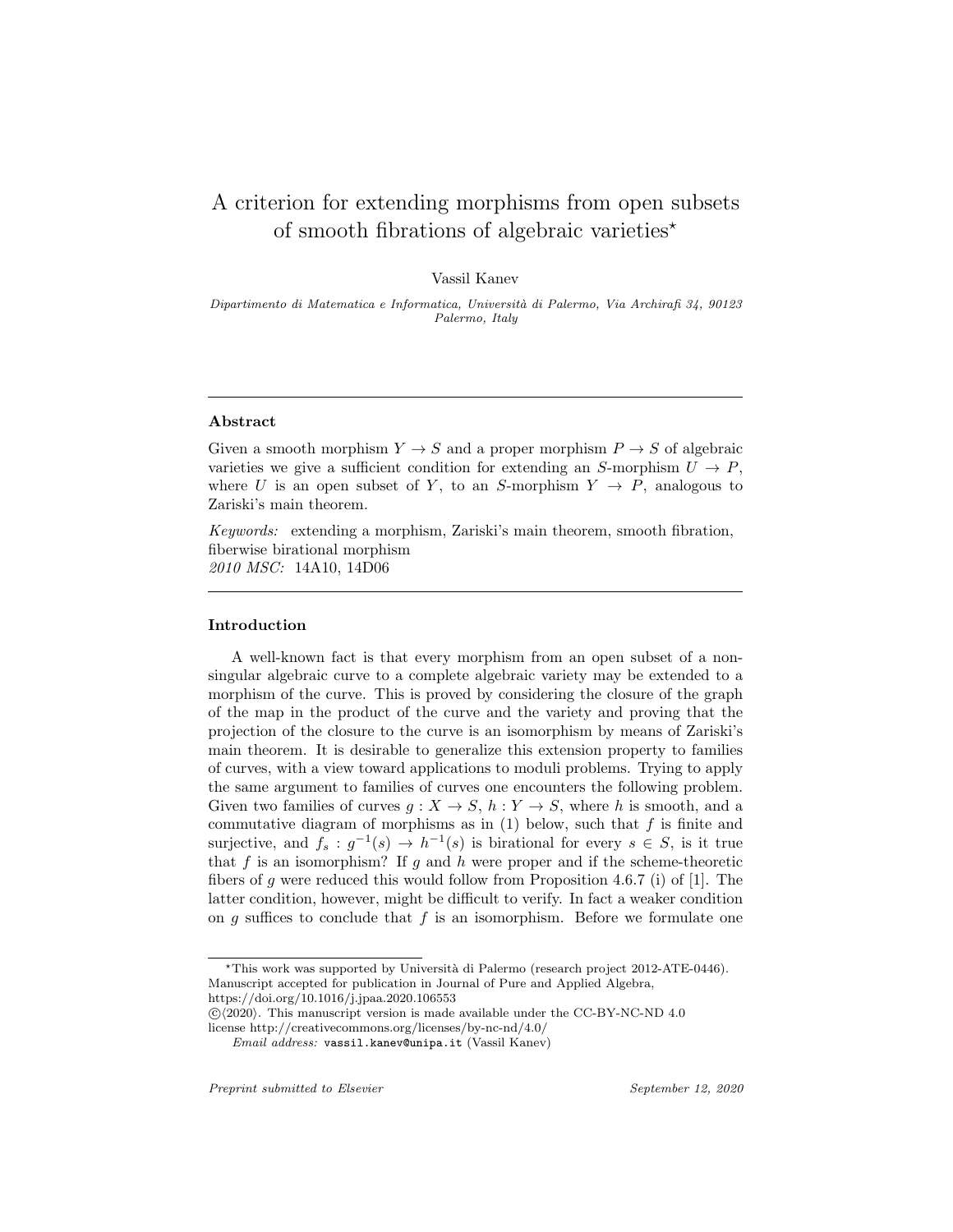of our results let us recall that a morphism of algebraic varieties  $h: Y \rightarrow S$ over an algebraically closed field *k* is smooth at  $y \in Y$  if *h* is flat at *y* and  $\dim_k \Omega_{Y/S}(y) \leq \dim_y Y_{h(y)}$ . The following theorem holds.

**Theorem 1.** *Let X, Y and S be algebraic varieties over an algebraically closed field k. Let d be an integer*  $\geq$  1*. Let* 

$$
X \xrightarrow{\qquad f} Y
$$
  
\n
$$
\downarrow^{\mathcal{S}} \downarrow^{\mathcal{N}}
$$
  
\n
$$
\downarrow^{\mathcal{S}} \downarrow^{\mathcal{N}}
$$
  
\n
$$
(1)
$$

*be a commutative diagram of morphisms such that:*

- a.  $h: Y \to S$  *is smooth of relative dimension d*;
- b. *f is finite and surjective;*
- *c. for every*  $s \in h(Y)$  *the fiber*  $g^{-1}(s)$  *is irreducible and there is point*  $x \in$  $g^{-1}(s)$  *such that g is smooth at x*;
- d. *for every*  $s \in g(X) = h(Y)$  *the map*  $f_s : g^{-1}(s) \to h^{-1}(s)$  *is birational.*

*Then*  $f: X \rightarrow Y$  *is an isomorphism.* 

Theorem 1 is used in the proof of the following criterion for extension of morphisms.

**Theorem 2.** *Let Y, S and P be algebraic varieties over an algebraically closed field k.* Let *d be an integer*  $\geq$  1*.* Let *h* :  $Y \rightarrow S$  *be a smooth morphism whose nonempty fibers are irreducible of dimension d.* Let  $P \rightarrow S$  be a proper *morphism.* Let *U* be an open subset of *Y* such that  $U \cap h^{-1}(s) \neq \emptyset$  for every  $s \in h(Y)$ *. Let*  $\varphi : U \to P$  *be an S-morphism. Let*  $\Gamma \subset U \times_S P$  *be its graph and let*  $X = \overline{\Gamma} \subset Y \times_S P$  *be its closure. Suppose that the projection*  $f: X \to Y$ *has the property that*  $f^{-1}(y)$  *is a finite set for every*  $y \in Y \setminus U$ *. Then there is a unique extension of*  $\varphi$  *to*  $Y$ *: an S-morphism*  $\tilde{\varphi}: Y \to P$  *such that*  $\tilde{\varphi}|_U = \varphi$ *.* 

We notice that if *S* is irreducible and normal, then *Y* is irreducible and normal as well, and the statement of Theorem 2 follows from Zariski's main theorem.

Under the assumptions of Theorem 1, when the relative dimension of  $g$ :  $X \to S$  is one, Theorem 9 of [2] applied to  $Spec \mathcal{O}_{X,x} \to Spec \mathcal{O}_{S,s}$ , where  $x \in X$  is arbitrary,  $s = g(x)$ , yields that  $g: X \to S$  is smooth, which implies that  $f: X \to Y$  is an isomorphism. The proof of Theorem 9 of [2] needs however an additional assumption, as the author was kindly informed by Prof. J. Kollár (letter of January 21, 2019), namely Assumption 9.2 of Theorem 9 (ibid.) should hold for the completions (Spec  $\mathcal{O}_{X,x}$ ) $\hat{\ }$  + (Spec  $\mathcal{O}_{S,s}$ ). This condition might not hold under the assumptions of Theorem 1.

The paper is organized as follows. In Section 1 we prove Theorem 3, which is a result of commutative algebra of independent interest, and from which Theorem 1 and Theorem 2 are deduced. Given a local flat homomorphism of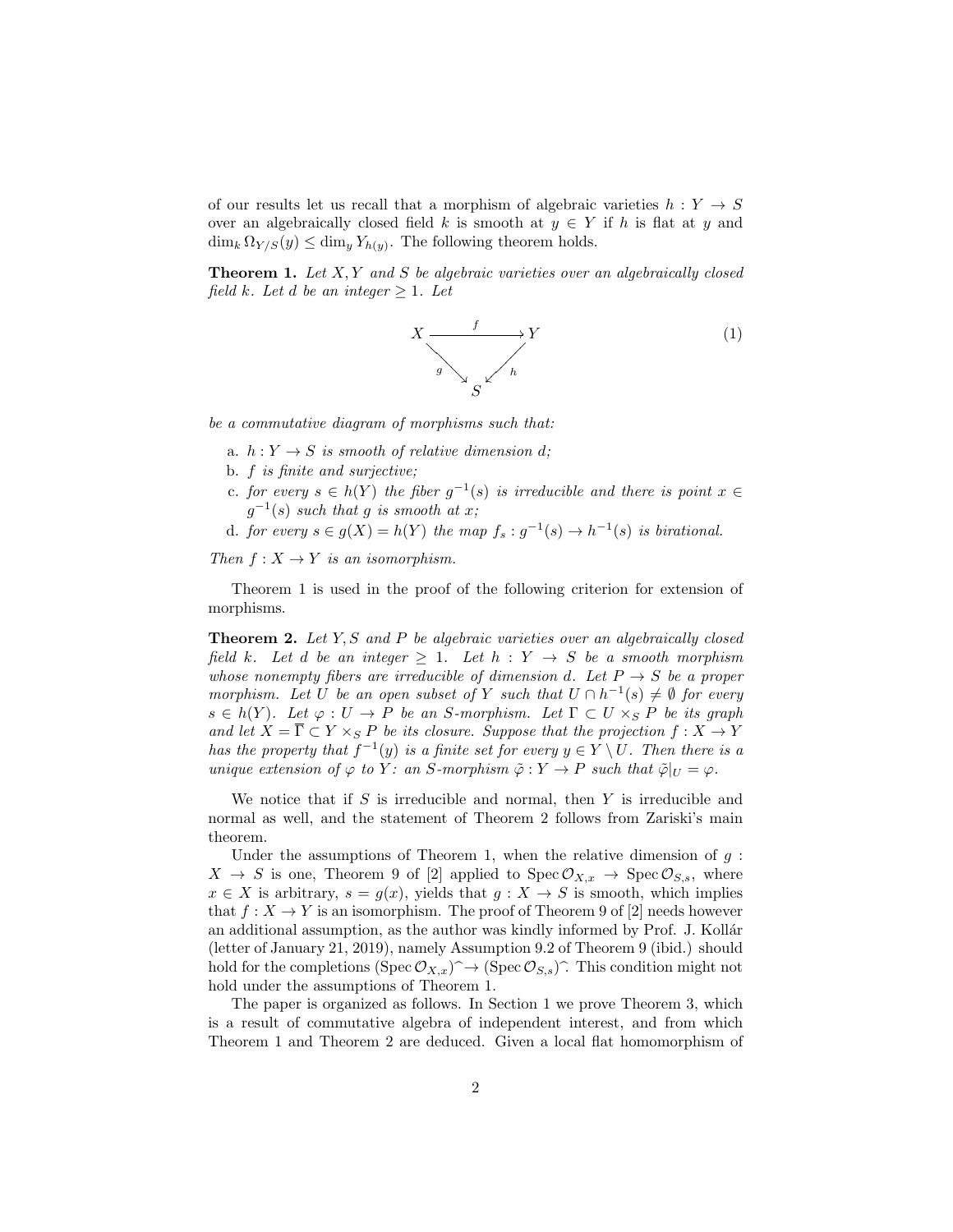Noetherian local rings  $(A, \mathfrak{m}) \rightarrow (R, \mathfrak{n})$  with regular fiber  $R/\mathfrak{m}R$  and a finite homomorphism  $R \to B$ , Theorem 3 gives sufficient conditions which ensure that  $R \to B$  is an isomorphism. The proof of this theorem is based on the key idea of J. Kollár by which Theorem 9 of [2] is proved, namely splitting the *R*module *B* into a direct sum of *R* and another summand, then proving that this summand is zero. In Section 2 we give the proofs of Theorem 1 and Theorem 2.

*Notation.* If  $\varphi : A \to B$  is a homomorphism of rings and  $I \subset A, J \subset B$  are ideals we denote, following [3],  $\varphi(I)B$  by *IB* and  $\varphi^{-1}J$  by  $A \cap J$ . If  $\mathfrak{p} \subset A$  is a prime ideal, then  $k(\mathfrak{p})$  is the quotient field of  $A/\mathfrak{p}$ . A variety over an algebraically closed field *k* is a reduced separated, possibly reducible, scheme of finite type over *k*. A point of a variety is a closed point of the scheme. The maximal spectrum of a ring *A* is denoted by Spm *A*.

#### **1. The main theorem**

**Theorem 3.** Let  $(A, \mathfrak{m})$  and  $(R, \mathfrak{n})$  be Noetherian local rings, and let  $A \rightarrow R$ *be a local flat homomorphism. Suppose that A is reduced. Suppose that:*

- a. *R⊗<sup>A</sup> k*(m) *is a regular ring of dimension n ≥* 1 *and k*(n) *is separable over k*(m)*;*
- **b.**  $R \otimes_A k(\mathfrak{p})$  *is a regular ring for every minimal prime ideal* **p** *of A.*

 $Set\ S = \text{Spec}\ A, \ s_0 = \mathfrak{m}, \ Y = \text{Spec}\ R, \ y_0 = \mathfrak{n}, \ and \ let \ h: Y \to S \ be \ the$ *associated morphism of affine schemes. Suppose there is a commutative diagram of morphisms of schemes*



*such that:*

- i. *f is finite and surjective;*
- ii. *Xs*<sup>0</sup> *is irreducible and generically reduced;*
- iii. *g is flat at the generic point of*  $X_{s_0}$ ;
- iv. *if*  $\eta \in X_{s_0}$  and  $\zeta = f(\eta) \in Y_{s_0}$  are the generic points of  $X_{s_0}$  and  $Y_{s_0}$  then  $f^{\sharp}(\zeta): k(\zeta) \to k(\eta)$  *is an isomorphism*;
- v. *every irreducible component of*  $X$  *contains*  $g^{-1}(s_0)$ *.*

*Then Y is reduced and*  $f \circ i : X_{\text{red}} \to Y$  *is an isomorphism. Moreover the open set of reduced points of X contains the generic point of*  $g^{-1}(s_0)$ *. Assumption* (*a*) *implies Assumption (b) if R is a localization of a finitely generated A-algebra, or if A is a G-ring (cf. [4, § 34], or [3, § 32]).*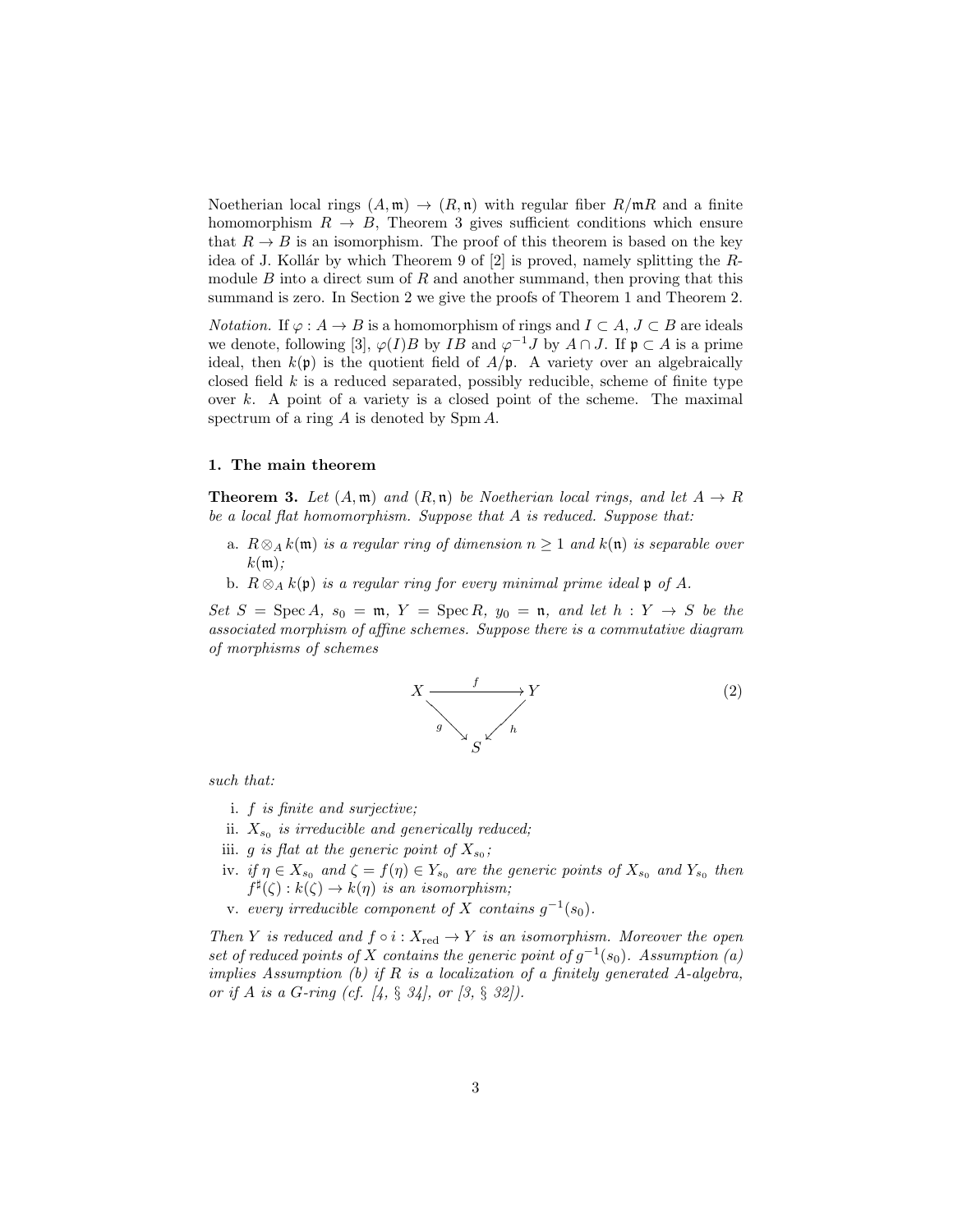START OF PROOF OF THEOREM 3. Let  $\mathfrak{p}_1, \ldots, \mathfrak{p}_m$  be the minimal prime ideals of *A*. One has  $A_{p_i} = k(p_i)$  for every *i* since *A* is reduced. Tensoring  $0 \to A \to$ *⊕iA*p*<sup>i</sup>* by *R* one obtains by Assumption (b) that *R* is reduced. Assumption (i) implies that *X*  $\cong$  Spec *B*, where *B* =  $\mathcal{O}_X(X)$  is a finite *R*-module and moreover  $f^{\sharp}(Y) : R \to B$  is injective, since f is surjective and R is reduced. The points of *X* where *f* is not flat form a closed subset  $Z \subset X$ . The image  $f(Z)$  is closed in Y since f is finite. Let  $Y' = Y \setminus f(Z)$ ,  $X' = f^{-1}(Y')$ . Then  $f|_{X'} : X' \to Y'$ is finite and flat.

We claim that  $\zeta \in Y'$ . One applies [4, 20.G] to  $\mathcal{O}_{S,s_0} \to \mathcal{O}_{Y,\zeta} \to \mathcal{O}_{X,\eta}$  and  $M = \mathcal{O}_{X,\eta}$ . By hypothesis  $\mathcal{O}_{Y,\zeta}$  and  $\mathcal{O}_{X,\eta}$  are flat  $\mathcal{O}_{S,s_0}$ -modules. Furthermore *Y*<sub>*s*0</sub></sub> is integral by Assumption (a), so  $\mathcal{O}_{Y,\zeta} \otimes_{\mathcal{O}_{S,s_0}} k(s_0) \cong \mathcal{O}_{Y_{s_0},\zeta} \cong k(\zeta)$  is a field. Hence  $\mathcal{O}_{X,\eta} \otimes_{\mathcal{O}_{S,s_0}} k(s_0)$  is a flat  $\mathcal{O}_{Y,\zeta} \otimes_{\mathcal{O}_{S,s_0}} k(s_0)$ -module. Therefore  $\mathcal{O}_{X,\eta}$  is a flat  $\mathcal{O}_{Y,\zeta}$ -module. The hypothesis that  $g^{-1}(s_0)$  is irreducible implies that  $f^{-1}(\zeta) = \eta$ , therefore  $\zeta \in Y', \eta \in X'$ .

Assumption (i) and Assumption (v) imply that every irreducible component of *Y*, being an image of some irreducible component of *X*, contains  $h^{-1}(s_0)$  and in particular  $\zeta$ . Therefore the open set Y' is connected and dense in Y. We claim that  $f|_{X'} : X' \to Y'$  is an isomorphism. First,  $f_* \mathcal{O}_{X'}$  is a locally free sheaf of a certain rank  $d \geq 1$ , since  $f|_{X'}$  is finite, surjective and flat, and Y' is connected. One has  $d = \dim_{k(y)} \Gamma(X_y, \mathcal{O}_{X_y})$  for every  $y \in Y'$ . Let  $y = \zeta$ . Then  $f^{-1}(y) = \eta$  and furthermore  $f: X \to Y$  is unramified at  $\eta$ . Indeed, it suffices to verify that  $f|_{X_{s_0}} : X_{s_0} \to Y_{s_0}$  is unramified at  $\eta$ . This holds since  $\mathcal{O}_{Y_{s_0}, \zeta} = k(\zeta)$ ,  $\mathcal{O}_{X_{s_0}, \eta} = k(\eta)$ , for by hypothesis  $X_{s_0}$  is irreducible and generically reduced, and furthermore  $k(\zeta) \to k(\eta)$  is an isomorphism by Assumption (iv). We obtain that for  $y = \zeta$ ,  $X_y = \text{Spec } k(\eta)$  and  $d = \dim_{k(y)} \Gamma(X_y, \mathcal{O}_{X_y}) = 1$ . This shows that the morphism of sheaves of rings  $f^{\sharp}: \mathcal{O}_{Y'} \to f_* \mathcal{O}_{X'}$  makes  $f_* \mathcal{O}_{X'}$  a locally free  $\mathcal{O}_Y$  –module of rank 1. This implies that  $f^{\sharp}: \mathcal{O}_{Y'} \to f_* \mathcal{O}_{X'}$  is an isomorphism, hence  $f|_{X'}: X' \to Y'$  is an isomorphism. Since Y is reduced this implies that the open set of reduced points of *X* contains *X′* , in particular the generic point  $\eta$  of  $g^{-1}(s_0)$  is a reduced point of *X*.

In order to prove the isomorphism  $f \circ i : X_{\text{red}} \longrightarrow Y$  we replace X by  $X_{\text{red}}$ and observe that all the assumptions of the theorem hold for  $f \circ i = f_{\text{red}}$ :  $X_{\text{red}} \rightarrow Y$  and  $g_{\text{red}} : X_{\text{red}} \rightarrow S$ . We may thus assume that  $X = \text{Spec } B$  is reduced, so by Assumption (v)  $g^{-1}(s_0) \subset V(\mathfrak{p})$ , where  $\mathfrak{p}$  is any associated prime ideal of *B*.

Let *I* be the radical ideal  $I = I(Y \setminus Y') \subset R$ . We will prove below that if  $I \neq R$ , then depth $(I, R) \geq 2$ . Assuming this statement one proves that  $f: X \to Y$  is an isomorphism as follows. Consider the exact sequence of finite *R*-modules

$$
0 \to R \stackrel{f^{\sharp}(Y)}{\longrightarrow} B \to Q \to 0. \tag{3}
$$

Let *R'* be the image of *R*. By way of contradiction let us assume  $Q \neq 0$ . Let  $J = \sqrt{\text{ann}(Q)}$ . One has  $V(J) = \text{Supp } Q$ , so  $Y \setminus V(J) \subset Y'$ . The isomorphism  $f^{-1}(Y') \longrightarrow Y'$ , proved above, shows that  $Y' \subset Y \setminus V(J)$ . Therefore  $I =$  $J \neq R$ . The stated inequality depth $(I, R) \geq 2$  implies by [3, Theorem 16.6] that  $Ext^1_R(Q, R) = 0$ . Hence (3) splits,  $B \cong R' \oplus Q'$ . Let  $\mathfrak{p} = \text{ann}_R(x)$  be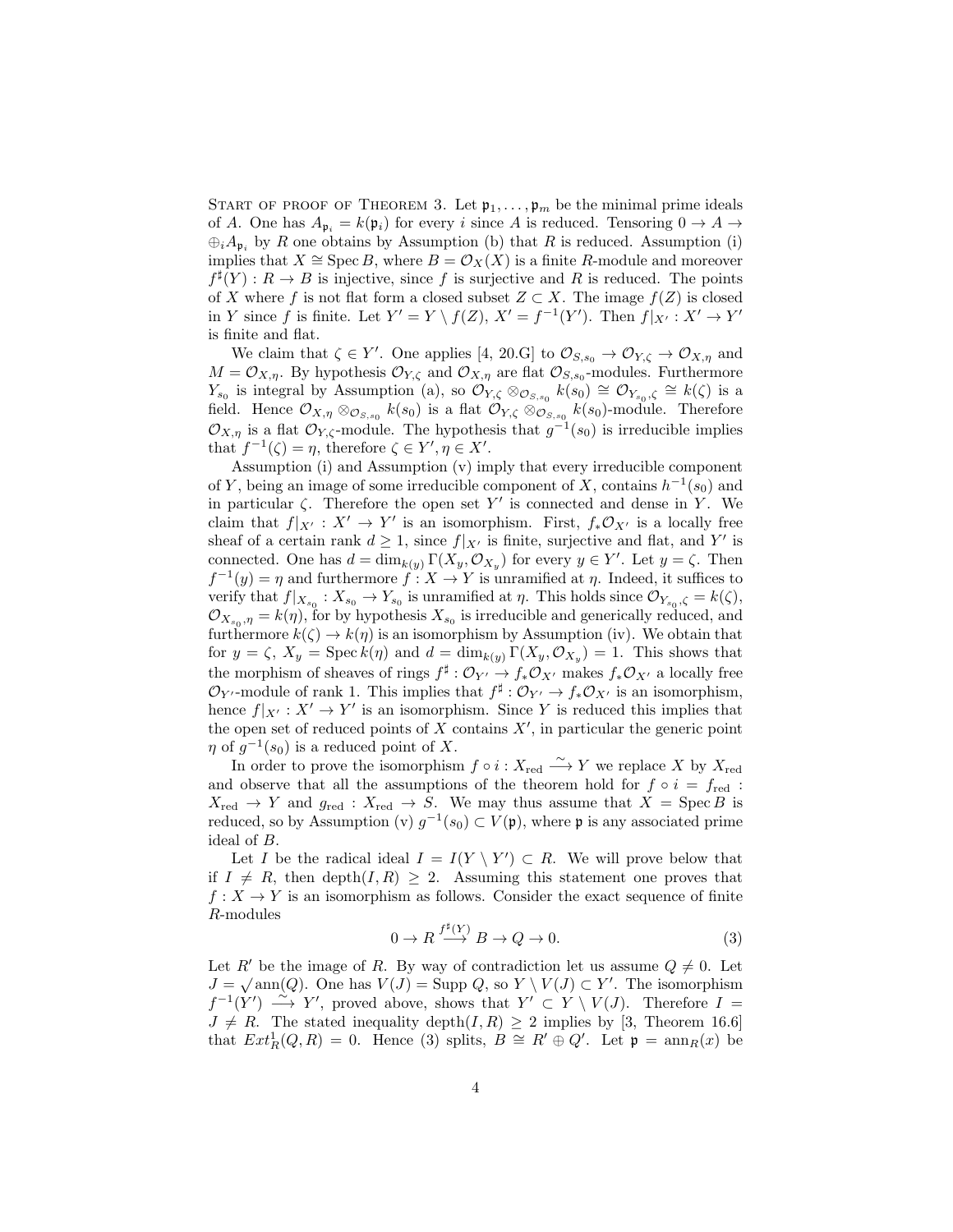an associated prime ideal of *Q*. Since  $\text{Ass}(Q) \subset \text{Supp}(Q) = V(J)$  (cf. [3, Theorem 6.5]), one has  $\mathfrak{p} \supset I$ . Let  $\mathfrak{p}' \subset R'$  be the image of  $\mathfrak{p}$  and let  $x' \in Q'$  be the preimage of *x*. Since  $\mathfrak{p}' \cdot x' = 0$  the subset  $\mathfrak{p}' \subset B$  consists of zero divisors, so  $\mathfrak{p}' \subset P_1 \cup \cdots \cup P_m$ , where  $P_i, i = 1, \ldots, m$ , are the associated prime ideals of *B*. Let  $\mathfrak{p}_i = R \cap P_i$ . Then  $\mathfrak{p} \subset \mathfrak{p}_1 \cup \cdots \cup \mathfrak{p}_m$ , so  $\mathfrak{p} \subset \mathfrak{p}_j$  for some *j*. Let  $P = \sqrt{mB}$ . Assumption (v) means that  $P_i \subset P$  for every *i*. Hence  $R \cap P \supset \mathfrak{p}_i \supset \mathfrak{p} \supset I$ . Since  $P \in \text{Spec } B$  and  $R \cap P \in \text{Spec } R$  are the same as  $\eta \in X$  and  $\zeta \in Y$  respectively, one obtains that  $\zeta$  belongs to  $V(I) = Y \setminus Y'$ . This contradiction shows that  $Q = 0$  and therefore  $f^{\sharp}(Y) : R \to B$  is an isomorphism. The isomorphism  $f \circ i : X_{\text{red}} \to Y$  is proved.

We prove now the last statement of the theorem. Let *C* be a finitely generated *A*-algebra. Let  $T = \text{Spec } C, u : T \to S = \text{Spec } A$  be the morphism corresponding to  $A \to C$ . Suppose there is an *A*-isomorphism of *R* with  $\mathcal{O}_{T,z}$ for some  $z \in T$ . Let  $j: Y \to T$  be the composition  $Y \xrightarrow{\sim} \text{Spec } \mathcal{O}_{T,z} \longrightarrow T$ . One has  $u(z) = s_0$  and  $\mathcal{O}_{T,z} \otimes_{\mathcal{O}_{S,s_0}} k(s_0) \cong \mathcal{O}_{T_{s_0},z}$ . Assumption (a) implies, according to [5, Corollaire II.5.10], that the fiber  $T_{s_0}$  is smooth at *z*, so *u* is smooth at *z* by [6, Theorem VII.1.8]. Smoothness at a point is an open condition so we may, replacing *T* by an affine neighborhood of *z*, assume that  $u : T \to S$ is smooth. It is moreover surjective since the flat morphism *u* is an open map. Every fiber  $T_s$ ,  $s \in S$  is geometrically regular. Let  $s \in S$ ,  $y \in h^{-1}(s)$ ,  $t = j(y)$ . One has  $\mathcal{O}_{S,s}$ -isomorphisms

$$
\mathcal{O}_{Y_s,y}\cong \mathcal{O}_{Y,y}\otimes_{\mathcal{O}_{S,s}}k(s)\cong \mathcal{O}_{T_s,t}.
$$

Therefore  $\mathcal{O}_{Y_s,y}$  is geometrically regular. This means that  $R \otimes_A k(\mathfrak{p})$  is geometrically regular ring for every  $\mathfrak{p} \in \text{Spec } A$ , in particular Assumption (b) holds.

Suppose now that *A* is a *G*-ring. Then *A* is quasi-excellent (cf. [4, *§* 34]). Let  $k = k(\mathfrak{m})$ ,  $\mathfrak{n}_0 = \mathfrak{n}/\mathfrak{m}R \subset R \otimes_A k$ . Assumption (a) implies that  $R \otimes_A k$  is formally smooth with respect to the  $\mathfrak{n}_0$ -adic topology (cf. [4,  $\S$  28.M] Proposition). Hence by Théorèm 19.7.1 of [7, Ch.0] the homomorphism  $A \to R$  is formally smooth with respect to the  $m$ -adic and  $n$ -adic topologies of A and R. A theorem of André [8] yields that  $A \to R$  is a regular homomorphism, so  $R \otimes_A k(\mathfrak{p})$  is geometrically regular for every  $\mathfrak{p} \in \text{Spec } A$ . This implies Assumption (b).

Our next goal is to prove that depth $(I, R) \geq 2$  provided  $I \neq R$ , a statement used in the proof of Theorem 3. It is proved in [1, Ch.0] Proposition 10.3.1 that, given a Noetherian local ring  $(A, \mathfrak{m})$  and a homomorphism of fields  $k(\mathfrak{m}) \to K$ , there exists a Noetherian local ring  $(B, J)$  and a flat local homomorphism  $(A, \mathfrak{m}) \rightarrow$  $(B, J)$  such that  $mB = J$  and  $k(J)$  is isomorphic to K over  $k(m)$ . We include the proof of the following known fact since we could not find a reference.

**Lemma 4.** *Let*  $(A, \mathfrak{m})$  *and*  $(R, \mathfrak{n})$  *be Noetherian local rings, and let*  $A \rightarrow R$  *be a local flat homomorphism. Let*  $k = k(\mathfrak{m})$ ,  $K = k(\mathfrak{n})$ *. Suppose K is separable over k.* Suppose  $R \otimes_A k$  *is a regular ring of dimension*  $n ≥ 1$ *. Let*  $(B, J)$  *and*  $A \rightarrow B$  *be as above: the homomorphism is local and flat,*  $mB = J$  *and*  $k(J)$ *is k*-isomorphic to *K.* Then there is an *A*-isomorphism  $R \cong B[[T_1, \ldots, T_n]]$ , where  $\hat{R}$  *is the*  $\mathfrak{n}$ *-adic completion of*  $R$  *and*  $\hat{B}$  *is the J-adic completion of*  $B$ *.*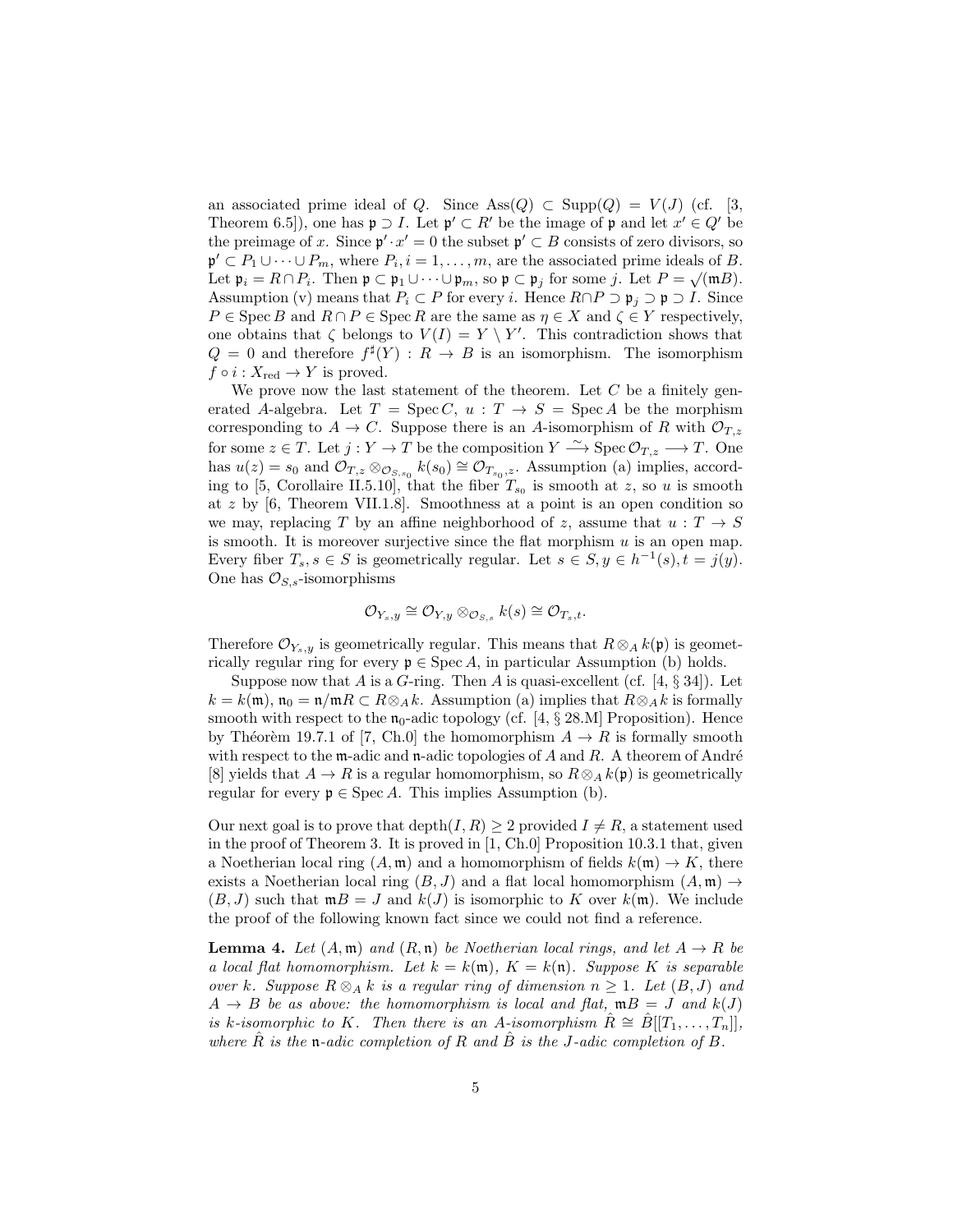PROOF. Let us first consider the case where  $k(\mathfrak{m}) \to k(\mathfrak{n})$  is an isomorphism and  $(B, J) = (A, \mathfrak{m})$ . We have a commutative diagram of faithfully flat homomorphisms (cf. [3, Theorem 22.4])

$$
A \longrightarrow R
$$
  
\n
$$
\downarrow
$$
  
\n
$$
\hat{A} \longrightarrow \hat{R}
$$
  
\n(4)

Let  $t_1, \ldots, t_n \in \mathfrak{n}$  be elements such that  $x_i = t_i \pmod{\mathfrak{m}}{R}, i = 1, \ldots, n$  generate the maximal ideal of the regular local ring  $R/\mathfrak{m}R \cong R \otimes_A k$ . Let  $\varphi$ :  $\hat{A}[[T_1,\ldots,T_n]] \longrightarrow \hat{R}$  be the homomorphism of  $\hat{A}$ -algebras such that  $\varphi(T_i) = t_i$ (cf. [9, Theorem 7.16]). Let  $\hat{\mathfrak{m}} = \mathfrak{m}\hat{A}$  and  $\hat{\mathfrak{n}} = \mathfrak{n}\hat{R}$  be the maximal ideals of  $\hat{A}$  and  $\hat{R}$ . The ring  $A' = \hat{A}[[T_1, \ldots, T_n]]$  is local and complete with maximal ideal  $M = (\hat{\mathfrak{m}}, T_1, \ldots, T_n)$  (cf. [10, Ch. III, § 2.6, Proposition 6]). One has  $\varphi(M) = \hat{\mathfrak{n}}$ , so  $\hat{R}/M\hat{R} \cong \hat{R}/\hat{\mathfrak{n}} \cong R/\mathfrak{n} \cong k(\mathfrak{n}) \cong k$ . Hence  $\varphi : \hat{A}' \to \hat{R}$ is surjective (cf. [3, Theorem 8.4]). In order to prove that  $\varphi$  is injective, applying [3, Theorem 22.5], we need to verify that  $\overline{\varphi}$  :  $A' \otimes_{\hat{A}} k \to R \otimes_{\hat{A}} k$ is injective. One has  $\hat{R} \otimes_{\hat{A}} k \cong \hat{R}/\hat{\mathfrak{m}}\hat{R} \cong \hat{R}/\hat{\mathfrak{m}}\hat{R}$ . By assumption the composition  $k = k(\mathfrak{m}) \rightarrow R/\mathfrak{m}R \rightarrow R/\mathfrak{n} = k(\mathfrak{n})$  is an isomorphism. Hence  $R/\mathfrak{m}R \cong k[[x_1,\ldots,x_n]]$  (cf. [11, p. 124, Remark 2]). Therefore the composition

$$
k[[T_1,\ldots,T_n]]\stackrel{\sim}{\longrightarrow} A'/\hat{\mathfrak{m}}A'\stackrel{\overline{\varphi}}{\longrightarrow} \hat{R}/\hat{\mathfrak{m}}\hat{R}\stackrel{\sim}{\longrightarrow} k[[x_1,\ldots,x_n]]
$$

which transforms  $T_i$  in  $x_i$  is an isomorphism. This implies that  $\overline{\varphi}: A' \otimes_A^2 k \to$  $R \otimes_{\hat{A}} k$  is an isomorphism. We conclude that  $\varphi : A[[T_1, \ldots, T_n]] \to R$  is an isomorphism provided  $k(\mathfrak{m}) \to k(\mathfrak{n})$  is an isomorphism.

Let us consider now the general case when  $k = k(\mathfrak{m}) \rightarrow k(\mathfrak{n}) = K$  is an arbitrary separable extension. By [3, Theorem 26.9] *K* is 0-smooth over *k*. Hence by [3, Theorem 28.10] *B* is *J*-smooth over *A*. This implies that the homomorphism  $B \to K = \hat{R}/\hat{n}$  has a lifting  $\varphi : B \to \hat{R}$  which is a local homomorphism of *A*-algebras (see [3, p. 214]). Applying [4, 20.G] to  $A \rightarrow B \rightarrow$  $\hat{R}$ , taking into account that  $B \otimes_A k \to \hat{R} \otimes_A k$  is flat since  $B \otimes_A k \cong K$  is a field, we conclude that  $B \to \hat{R}$  is flat. Furthermore  $k(J) = B/J \to \hat{R}/\hat{\mathfrak{n}} \cong R/\mathfrak{n} = k(\mathfrak{n})$ is an isomorphism and by [3, Theorem 8.11]

$$
\hat{R}\otimes_B k(J)\cong \hat{R}\otimes_B(B\otimes_A k)\cong \hat{R}\otimes_A k\cong \hat{R}/\mathfrak{m}\hat{R}\cong \widehat{R}/\mathfrak{m}\widehat{R}
$$

is a regular local ring of dimension *n*. By the first part of the proof one concludes that  $\hat{R} \cong \hat{B}[[T_1,\ldots,T_n]]$ 

**Proposition 5.** *Let*  $(A, \mathfrak{m})$  *and*  $(R, \mathfrak{n})$  *be Noetherian local rings, and let*  $A \rightarrow R$ *be a local flat homomorphism. Suppose*  $k = k(\mathfrak{m}) \rightarrow k(\mathfrak{n}) = K$  *is a separable extension. Suppose R ⊗<sup>A</sup> k is a regular ring. Let I ⊂ R be a proper ideal such that:*

a. *none of the prime ideals of the set*  $A \cap V(I) \subset \text{Spec } A$  *is contained in an associated prime ideal of A;*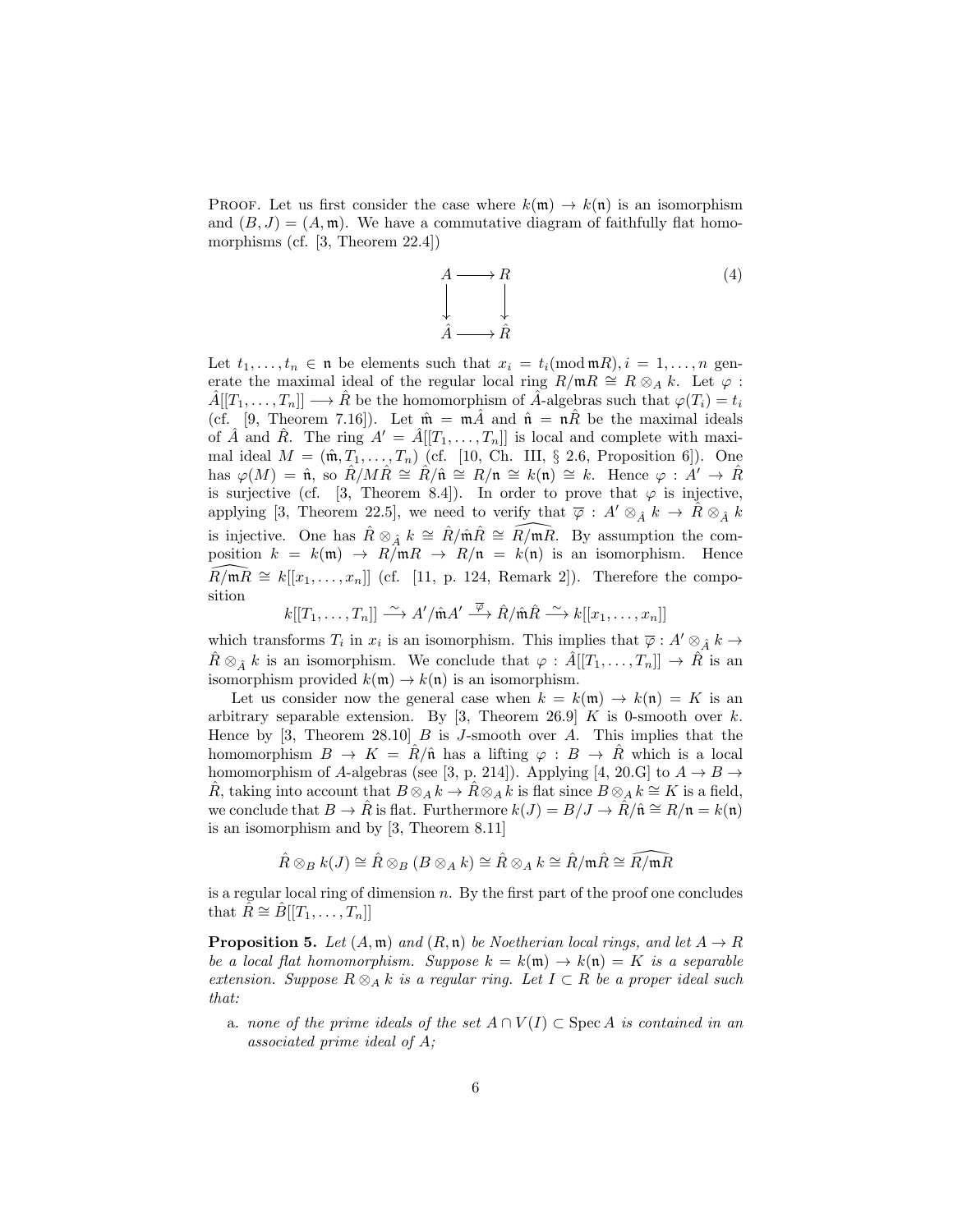b.  $I \not\subset mR$ *.* 

*Then* depth $(I, R) \geq 2$ *.* 

PROOF. We may replace *I* by its radical and thus assume that  $I = \sqrt{I}$ . Indeed, depth $(I, R) = \text{depth}(\sqrt{I}, R)$  (see [9, Corollary 17.8]),  $V(I) = V(\sqrt{I})$  and  $I \not\subset$  $\mathfrak{m}_R$  if and only if  $\sqrt{I} \not\subset \mathfrak{m}_R$  since the condition that  $R \otimes_A k$  is regular implies that  $mR$  is a prime ideal. Furthermore Condition (b) implies that  $mR \subsetneq n$ , so  $\dim R \otimes_A k \geq 1$ . Let  $I = P_1 \cap \cdots \cap P_r$ , where  $P_i, i = 1, \ldots, r$  are the minimal prime ideals which contain *I*. We claim that there exists  $a_1 \in A \cap I$ , such that *a*<sub>1</sub> is not a zero divisor of *A*. If this were not the case, then  $A \cap I \subset \mathfrak{p}_1 \cup \cdots \cup \mathfrak{p}_s$ , where  $\mathfrak{p}_i, i = 1, \ldots, s$  are the associated primes of *A*. Then  $A \cap I \subset \mathfrak{p}_j$  for some *j* and consequently  $A \cap P_i \subset \mathfrak{p}_j$  for some *i* (cf. [11, Proposition 1.11]). This contradicts Condition (a).

Let  $\hat{I}$ ,  $\hat{R}$  be the n-adic completions of  $I$  and  $R$ . The equality depth $(I, R)$  = depth $(\tilde{I}, \tilde{R})$  holds. Indeed, let  $I = (x_1, \ldots, x_m)$ . Consider the Koszul complex  $K^{\bullet} = K^{\bullet}(x_1, \ldots, x_m)$ , where  $K^i(x_1, \ldots, x_m) = \Lambda^i N, N = \bigoplus_{i=1}^m Re_i$  and  $d^i$ :  $K^i \to K^{i+1}$  is  $d^i(v) = x \wedge v$ , where  $x = \sum_{i=1}^m x_i e_i$ . Then depth $(I, R) = r$  iff  $H^{i}(K^{\bullet}) = 0$  for  $i < r$  and  $H^{r}(K^{\bullet}) \neq 0$  (cf. [9, Theorem 17.4]). Since  $\hat{I} = I\hat{R}$ the images  $x'_{i}$  of  $x_{i}$  in  $\hat{R}$ ,  $i = 1, ..., m$ , generate  $\hat{I}$ . The corresponding Koszul complex is  $K' \bullet = K'(x'_1, \ldots, x'_m) \cong K^{\bullet}(x_1, \ldots, x_m) \otimes_R \hat{R}$ . Since  $R \to \hat{R}$  is faithfully flat one has that  $H^i(K^{'\bullet}) \cong H^i(K^{\bullet}) \otimes_R \hat{R}$  and  $H^i(K^{'\bullet}) \neq 0$  if and only if  $H^i(K^{\bullet}) \neq 0$ . By the above criterion depth $(I, R) = \text{depth}(\hat{I}, \hat{R})$ .

Let  $(A, \mathfrak{m}) \rightarrow (B, J)$  and  $\hat{R} \cong \hat{B}[[T_1, \ldots, T_n]]$  be as in Lemma 4. The hypothesis  $I \not\subset \mathfrak{m}R$  implies  $\hat{I} = I\hat{R} \not\subset (\mathfrak{m}R)\hat{R} = \mathfrak{m}\hat{R}$  since  $R \to \hat{R}$ , being a faithfully flat homomorphism, has the property that  $\mathfrak{a}R \cap R = \mathfrak{a}$  for every ideal  $\mathfrak{a}$  in *R*. Furthermore the ring extensions  $A \to B \to \hat{B} \to \hat{R}$  yield  $\mathfrak{m}\hat{R} =$  $(mB)R = JR = JR$ . Therefore  $\overline{I} \not\subset \overline{JR}$ .

Let  $a_1 \in A \cap I$  be a non zero divisor of *A* as above. Let  $a'_1 \in \hat{I}$  be its image in  $\hat{R}$ . Let  $f \in \hat{I} \setminus \hat{J}\hat{R}$ . We claim that  $a'_1, f$  is an  $\hat{R}$ -regular sequence. This implies that depth $(\hat{I}, \hat{R}) \geq 2$ . Abusing notation we identify  $\hat{R}$ with  $B[[T_1, \ldots, T_n]]$ . Let  $\overline{f} = f(\mod \widehat{J}R) \in K[[T_1, \ldots, T_n]]$ . There exist positive integers  $u_1, u_2, \ldots, u_n$  such that the automorphism *s* of  $K[[T_1, \ldots, T_n]]$ defined by  $s(T_i) = T_i + T_n^{u_i}$  for  $1 \leq i \leq n-1$  and  $s(T_n) = T_n$  transforms  $\overline{f}$  in  $\overline{g}(T_1,\ldots,T_n)$  with  $\overline{g}(0,\ldots,0,T_n) \neq 0$  (cf. [10, Ch.VII § 3 no.7] Lemma 3). The same substitution yields a *B*-automorphism  $\varphi$  of  $B[[T_1, \ldots, T_n]]$ . Let  $g = \varphi(f)$ . Let  $C = B[[T_1, \ldots, T_{n-1}]]$ . This is a complete local ring with maximal ideal  $\mathfrak{M} =$  $(\hat{J}, T_1, \ldots, T_{n-1})$  and  $\hat{R} \cong C[[T_n]]$ . We claim that  $a'_1, g$  is a regular  $\hat{R}$ -sequence. Indeed, the injectivity of  $A \stackrel{\cdot a_1}{\longrightarrow} A$  implies the injectivity of  $\hat{R} \stackrel{\cdot a_1}{\longrightarrow} \hat{R}$  since the composition  $A \to R \to \hat{R}$  is flat. One has  $g(\text{mod } \mathfrak{M}) = \overline{g}(0, \ldots, 0, T_n) \neq 0$  and  $\hat{R}/a_1'\hat{R} \cong (\hat{B}/a_1'\hat{B})[[T_1,\ldots,T_n]] \cong \overline{C}[[T_n]],$  where  $\overline{C} = (\hat{B}/a_1'\hat{B})[[T_1,\ldots,T_{n-1}]]$ is a complete local ring with maximal ideal  $(\hat{J}/a'_1\hat{J}, T_1, \ldots, T_{n-1})$ . Applying [10, Ch.VII § 3 no.8] Proposition 5 to the image of  $g(\text{mod }a_1R)$  in  $\overline{C}[[T_n]]$  we conclude that  $g(\text{mod }a'_1\hat{R})$  is not a zero divisor in  $\hat{R}/a'_1\hat{R}$ . Therefore  $a'_1, g$  is a regular  $\hat{R}$ -sequence. Since  $\varphi(a'_1) = a'_1, \varphi(f) = g$ , the same holds for  $a'_1, f$  with  $a'_1, f \in \hat{I}$ . We thus obtain that depth $(I, R) =$  depth $(\hat{I}, \hat{R}) \geq 2$ .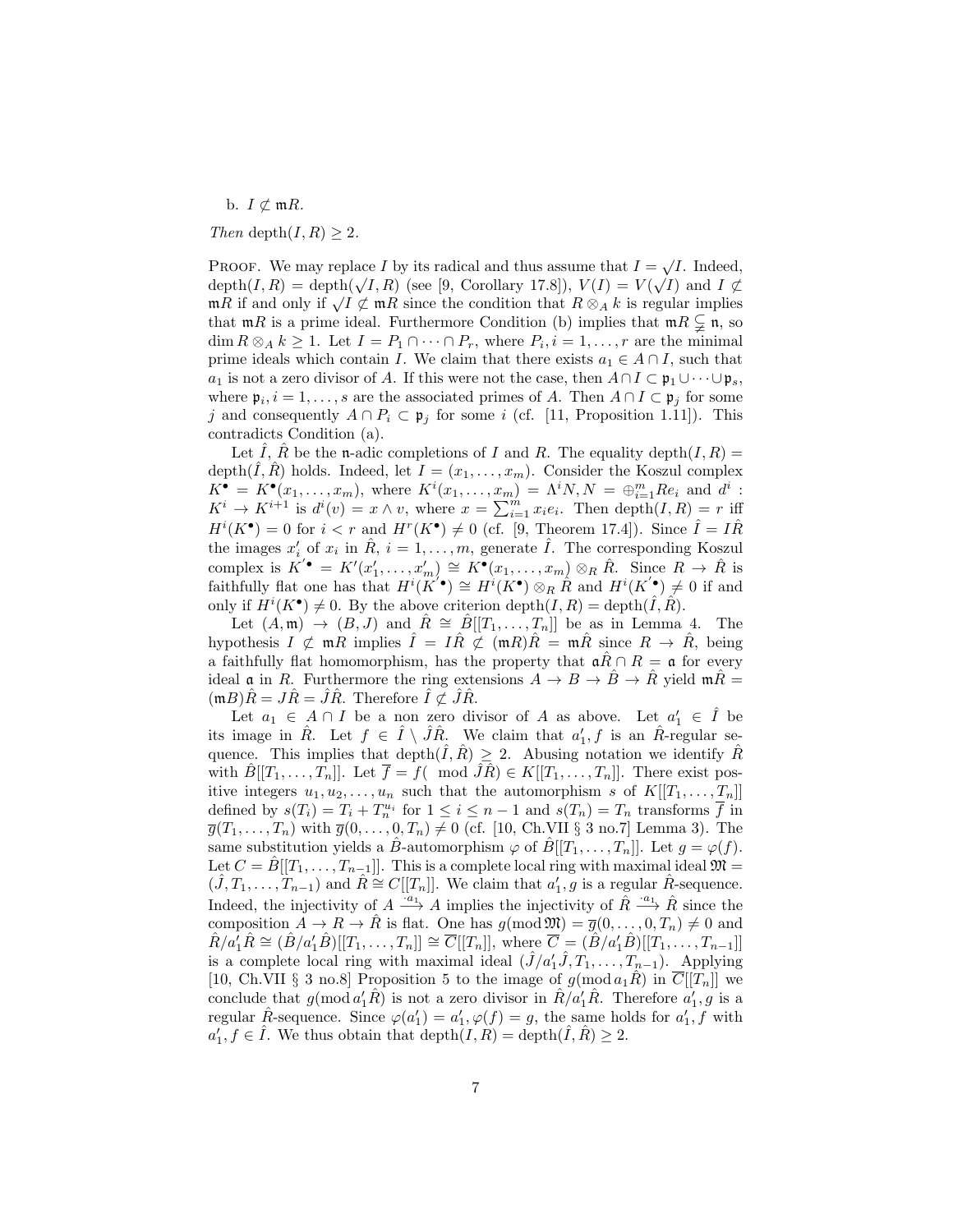END OF PROOF OF THEOREM 3. Recall that we have reduced the proof of the theorem to the case of reduced  $X = \text{Spec } B$  and we have assumed by way of contradiction that  $I = I(Y \setminus Y') \subsetneq R$ . We prove that depth $(I, R) \geq 2$  applying Proposition 5. The condition  $I \not\subset \mathfrak{m}R$  is fulfilled since  $\mathfrak{m}R = \zeta \in Y'$ . We want to verify that Condition (a) of Proposition 5 holds. By hypothesis *A* is reduced, so one needs to prove that  $A \cap V(I)$  contains none of the minimal prime ideals of *A*. Let  $X_i = V(P_i)$ ,  $i = 1, ..., n$  be the irreducible components of *X*. Assumption (i) and Assumption (v) imply, using that  $\eta \in X'$  and  $\zeta = f(\eta) \in Y'$ , that there is a bijective correspondence between the irreducible components of *X* and those of *Y* given by

$$
X_i \mapsto X_i \cap X' \mapsto f(X_i \cap X') \mapsto \overline{f(X_i \cap X')} = f(X_i) = Y_i.
$$

Let us give to  $X_i \subset X$  and  $Y_i \subset Y$  the structure of reduced closed subschemes and let  $f_i: X_i \to Y_i$  be the morphism induced by  $f, i = 1, \ldots, n$ . For every *i* the affine schemes  $X_i, Y_i$  are integral, the morphism  $f_i$  is finite and if  $x_i \in X_i$ ,  $y_i \in Y_i$  are the generic points, the homomorphism

$$
(f_i^{\sharp})_{y_i}: k(y_i) = \mathcal{O}_{Y_i, y_i} \longrightarrow \mathcal{O}_{X_i, x_i} = k(x_i)
$$

is an isomorphism since it coincides with  $\mathcal{O}_{Y,y_i} \to \mathcal{O}_{X,x_i}$  and  $y_i \in Y', x_i =$  $f^{-1}(y_i) \in X'$ . Let  $Y^{\text{reg}} = \{u \in Y | \mathcal{O}_{Y,y} \text{ is a regular ring}\}.$  We claim that *Y*<sup>reg</sup>  $\subset$  *Y'*. Let  $y \in Y$ <sup>reg</sup>. One has that  $y \in Y_i \setminus \cup_{j \neq i} Y_j$  for some *i*. The regular ring  $\mathcal{O}_{Y,y} = \mathcal{O}_{Y_i,y}$  is integrally closed in its field of fractions  $k(y_i)$ . Let  $R_i = \mathcal{O}_{Y_i}(Y_i), B_i = \mathcal{O}_{X_i}(X_i), y = \mathfrak{q} \in \text{Spec } R_i, S = R_i \setminus \mathfrak{q}.$  The finite injective homomorphism of integral domains  $f_i^{\sharp}(Y_i): \mathcal{O}_{Y_i}(Y_i) \to \mathcal{O}_{X_i}(X_i)$  induces an isomorphism of the fields of fractions  $k(y_i) \longrightarrow k(x_i)$ . Since  $S^{-1}R_i$  is integrally closed one obtains that  $S^{-1}R_i \to S^{-1}B_i$  is an isomorphism, hence  $f_i^{-1}(y)$  consists of a unique point  $x \in X_i$  and  $(f_i^{\sharp})_y : \mathcal{O}_{Y_i,y} \to \mathcal{O}_{X_i,x}$  is an isomorphism. One has  $f^{-1}(y) = f_i^{-1}(y) = \{x\}$  since  $y \in Y_i \setminus \bigcup_{j \neq i} Y_j$ . Furthermore  $\mathcal{O}_{X_i,x} = \mathcal{O}_{X,x}$ since *X* is reduced and  $x \in X_i \setminus \cup_{j \neq i} X_j$ . Therefore  $(f^{\sharp})_y : \mathcal{O}_{Y,y} \to \mathcal{O}_{X,x}$  is an isomorphism, so  $y \in Y'$ . The claim that  $Y^{\text{reg}} \subset Y'$  is proved. Suppose now that  $\mathfrak{q} \in V(I) = Y \setminus Y'$  and  $A \cap \mathfrak{q} = \mathfrak{p}$  is a minimal prime ideal of *A*. Let  $S = A \setminus \mathfrak{p}$ . One has by Assumption (b) that  $R \otimes_A k(\mathfrak{p}) = R \otimes_A A_{\mathfrak{p}} = S^{-1}R$  is a regular ring. Hence  $R_{\mathfrak{q}}$  is a regular ring, so  $\mathfrak{q} \in Y^{\text{reg}}$  which contradicts the inclusion *Y*<sup>reg</sup> ⊂ *Y*<sup>'</sup> proved above. We thus prove that Condition (a) of Proposition 5 holds, therefore depth $(I, R) \geq 2$ . Theorem 3 is proved.

### **2. A criterion for extending morphisms**

In this section we give the proofs of Theorem 1 and Theorem 2. We refer to [12, I. §4.4] or [5, II] for the properties of smooth morphisms we use. We use an argument from the course notes of M. Mustata of 2009 for the proof of the following proposition, which we need.

**Proposition 6.** Let  $q: X \rightarrow S$  be a morphism of algebraic varieties over an *algebraically closed field*  $k$ *. Suppose there is an integer*  $d \geq 1$  *such that for every*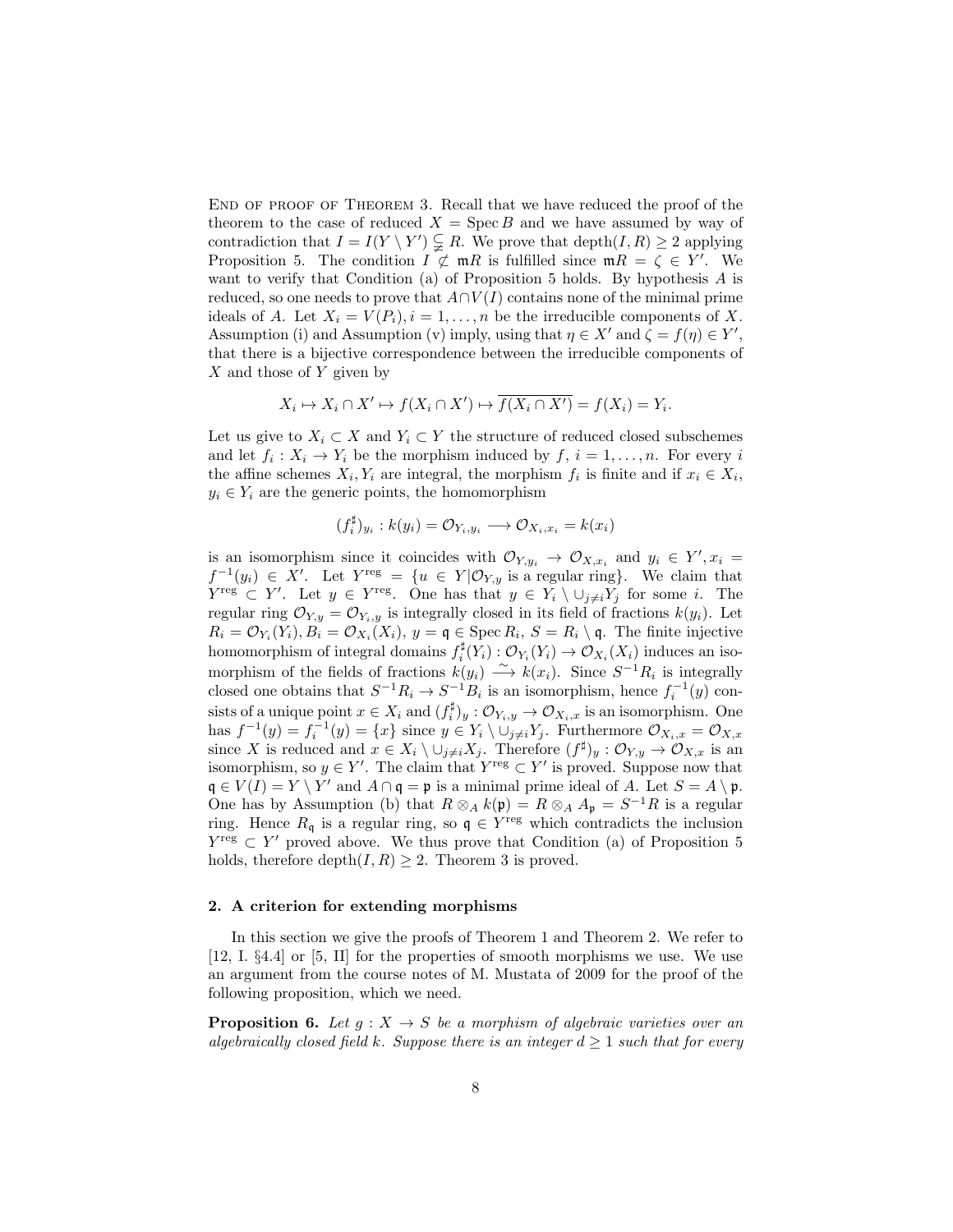$s \in S$  *the fiber*  $g^{-1}(s)$  *is irreducible of dimension d. Then every irreducible component of S is dominated by a unique irreducible component of X and every irreducible component of X is a union of fibers of g. In each of the following three cases there is a bijective correspondence between the irreducible components of X* and those of *S* given by  $X_i \to \overline{g(X_i)}$  as well as by  $S_i \to g^{-1}(S_i)$  in Case (a).

- a. *g is a closed morphism.*
- b. *All irreducible components of X have the same dimension.*
- c. *Every irreducible component of X contains a point in which g is flat.*

PROOF. *Step 1*. Let us first suppose that *S* is irreducible. Let  $X = X_1 \cup \cdots \cup X_n$ be an irredundant decomposition of *X* into irreducible components. Let  $y \in S$ . By hypothesis  $g^{-1}(s)$  is irreducible, so  $g^{-1}(s) \subset X_j$  for some *j*. The hypothesis implies that *g* is surjective, consequently  $S = \overline{g(X_i)}$  for some *i*. Renumbering we may suppose that  $i = 1$ . Let  $U = X_1 \setminus \cup_{i \geq 2} X_i$ . If  $x \in U$  and  $s = g(x)$  then *X*<sub>1</sub> is the unique irreducible component of *X* which contains  $g^{-1}(s)$ . The image *g*(*U*) contains an open subset *V* ⊂ *S*, *V*  $\neq$  Ø [13, Theorem IV.3.7] and one has *g*<sup>-1</sup>(*s*) ⊂ *X*<sub>1</sub> for every *s* ∈ *V*. We claim that  $X_i$  ⊂  $g^{-1}(S \setminus V)$  for  $i \geq 2$ . Let  $x \in X_i \setminus X_1$ . Then  $s = g(x) \notin V$ . The inclusion  $X_i \setminus X_1 \subset g^{-1}(S \setminus V)$  implies  $X_i \subset g^{-1}(S \setminus V)$ . Therefore  $X_1$  is the unique irreducible component of *X* which dominates *S*. Let  $g_1 = g|_{X_1}$ . If  $s \in V$  then  $g_1^{-1}(s) = g^{-1}(s)$ , so dim  $g_1^{-1}(s) = d$ . This implies that dim  $X_1$  *−* dim  $S = d$  and dim  $g_1^{-1}(g_1(x)) \ge d$  for every  $x \in X_1$ (ibid.). Let  $x \in X_1$ ,  $s = g(s) = g_1(s)$ . Then  $g_1^{-1}(s)$  is closed in *X* of dimension  $≥ d$  and moreover it is contained in  $g^{-1}(s)$  which is by hypothesis irreducible of dimension *d*. Therefore  $g_1^{-1}(s) = g^{-1}(s)$ . This shows that  $X_1$  is a union of fibers of  $g: X \to S$ .

*Step 2*. Let now *S* be arbitrary algebraic variety. Let  $X = X_1 \cup \cdots \cup X_n$  $S = S_1 \cup \cdots \cup S_m$  be the irredundant decompositions into irreducible components. Let  $i \in [1, m]$ . Since  $g: X \to S$  is surjective  $S_i = g(X_i)$  for some *j*. Applying Step 1 to  $S' = S_i$  and  $X' = g^{-1}(S_i)$  one concludes that  $X_j$  is the unique irreducible component of *X* which dominates  $S_i$ . Let  $X_i$  be an arbitrary irreducible component of *X*. Let  $Z = g(X_i)$ . Applying Step 1 to  $S' = Z$  and  $X' = g^{-1}(Z)$  one obtains that  $X_i$  is a union of fibers of  $g: X \to S$ .

*Step 3. Case (a).* If  $g: X \to S$  is closed, then  $S_i = g(X_i)$  is closed and irreducible and  $X_i = g^{-1}(S_i)$ . Hence  $S = S_1 \cup \cdots \cup S_n$  is an irredundant union of irreducible closed subsets of *S*.

*Case (b)*. If dim  $X_i = N$  for every  $i = 1, \ldots, n$  then dim  $\overline{g(X_i)} = N - d$  for every  $i = 1, \ldots, n$ . This implies that every  $\overline{g(X_i)}$  is an irreducible component of *X*. By Step 2 every irreducible component of *S* is dominated by a unique irreducible component of *X*, so  $S = S_1 \cup \cdots \cup S_n$  with  $S_i = g(X_i)$  is an irredundant decomposition of *S* into irreducible components.

*Case (c)*. The set of points  $U \subset X$  in which g is flat is open [4, Theorem 53]. By hypothesis  $U \cap X_i \neq \emptyset$  for every  $i = 1, ..., n$ . Therefore  $U_i = U \setminus \cup_{i \neq i} X_i$ is an open nonempty subset of *X* contained in *X<sup>i</sup>* . The flat morphisms are open maps [6, Theorem V.5.1], therefore  $g(U_i)$  is an open subset of *S* contained in the irreducible closed subset  $g(X_i)$ . Therefore  $S_i = g(X_i)$  is an irreducible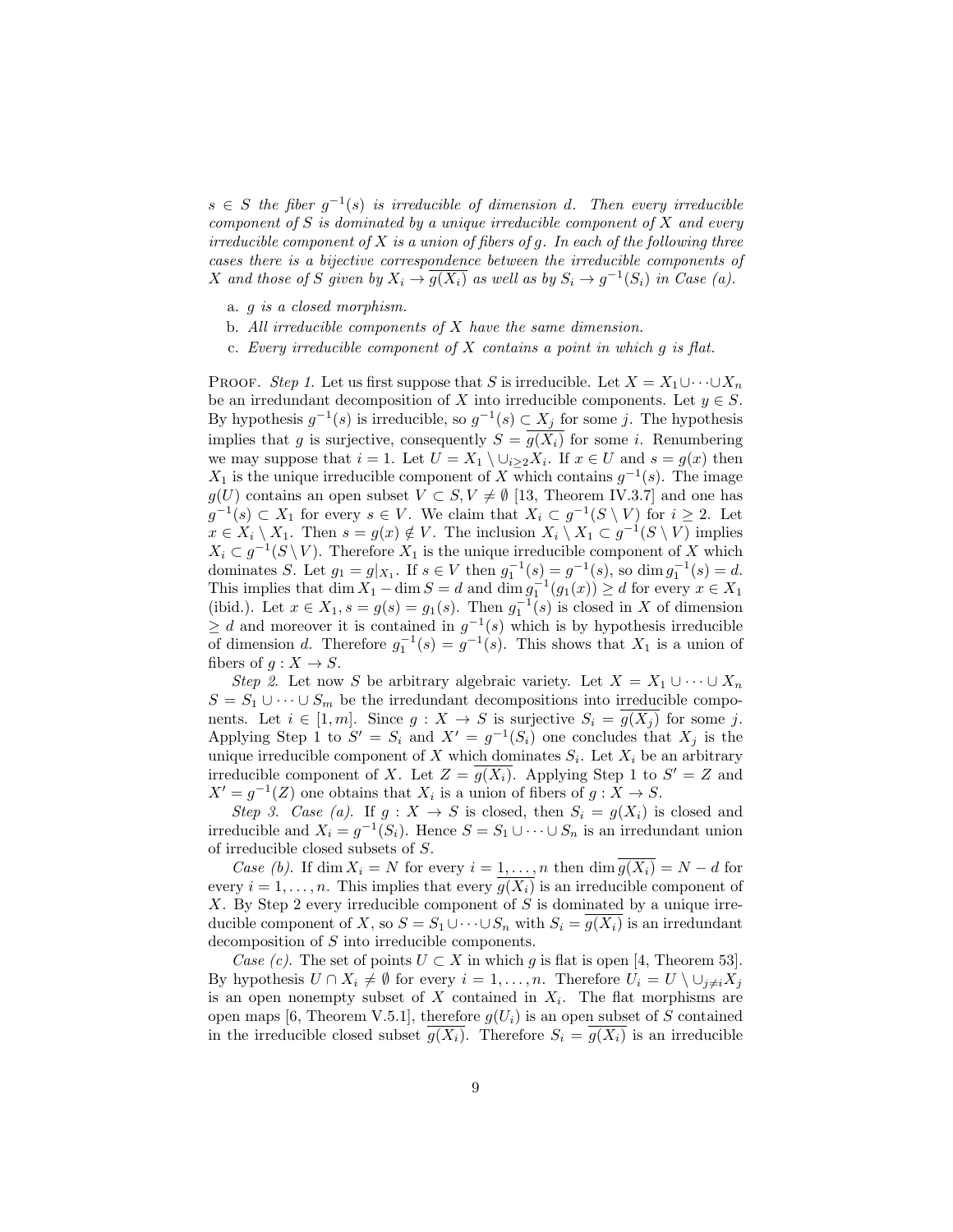component of *S*. By Step 2  $S = S_1 \cup \cdots \cup S_n$  with  $S_i = \overline{g(X_i)}$  is an irredundant decomposition of *S* into irreducible components.

PROOF OF THEOREM 1. One has to prove that for every  $y \in Y$  there is an affine neighborhood of *y* such that *f* restricted to its affine preimage is an isomorphism. So, it suffices to prove Theorem 1 for affine varieties *X, Y* and *S*. Let  $E = A(X), D = A(Y), C = A(S)$ . One may furthermore assume that  $Spec D \to Spec C$  is a smooth morphism of relative dimension *d*. In order to prove that the finite homomorphism  $D \to E$  is an isomorphism it suffices to prove that for every maximal ideal  $\mathfrak{m}_y \subset D$ , if  $T = D \setminus \mathfrak{m}_y$ , the localization  $T^{-1}D \rightarrow T^{-1}E$  is an isomorphism. Let  $\mathfrak{m}_y \cap C = \mathfrak{m}_s$ ,  $s = h(y)$  and let  $U =$  $C \setminus \mathfrak{m}_s = T \cap C$ . Taking into account that  $E = A(X)$  is reduced, we prove that  $T^{-1}D \to T^{-1}E$  is an isomorphism applying Theorem 3, where the local homomorphism  $A \to R$  is  $C_{\mathfrak{m}_s} = U^{-1}C \to T^{-1}D = D_{\mathfrak{m}_y}, B = T^{-1}E$  and the diagram (2) is



Let us verify the various assumptions of Theorem 3. Assumption (a) and Assumption (b) hold since  $Spec D \rightarrow Spec C$  is a smooth morphism and  $k(\mathfrak{m}) =$  $k = k(\mathfrak{n})$ . Assumption (b) of Theorem 1 means that  $D \to E$  is a finite homomorphism and  $\text{Spm } E \to \text{Spm } D$  is surjective. This implies, since *D* and *E* are reduced, finitely generated algebras over *k*, that  $D \to E$  is injective. By the goingup theorem  $\text{Spec } E \to \text{Spec } D$  is surjective, hence  $\text{Spec } T^{-1}E \to \text{Spec } T^{-1}D$  is surjective and this shows that Assumption (i) of Theorem 3 holds. By Assumption (c) of Theorem 1 the fiber  $g^{-1}(s)$  is irreducible, hence there is a unique minimal prime ideal *P* in *E* which contains  $\mathfrak{m}_s E$ ,  $P = I(g^{-1}(s))$ . The existence of a point  $x \in g^{-1}(s)$  such that *g* is smooth at *x* implies that  $\text{Spec } E \to \text{Spec } C$ is smooth at *P*, hence the fiber  $Spec E/\mathfrak{m}_s E$  is smooth at the generic point  $P/\mathfrak{m}_s E$ , i.e.  $E_P/\mathfrak{m}_s E_P$  is a field. This implies that the ideal  $\mathfrak{m}_s E$  has an irredundant primary decomposition  $\mathfrak{m}_s E = Q_1 \cap Q_2 \cap \ldots \cap Q_m$ , where  $Q_1 = P$  is a prime ideal and  $P \subsetneq \sqrt{Q_i}$  for  $i \geq 2$ . We claim that  $P \cap D \subset \mathfrak{m}_y$ . Indeed, by the surjectivity of  $f: X \to Y$  there exists a point  $x \in X$  such that  $f(x) = y$ , so  $\mathfrak{m}_x \cap D \subset \mathfrak{m}_y$ . One has  $x \in g^{-1}(s)$ , so  $\mathfrak{m}_x \supset P$ , therefore  $P \cap D \subset \mathfrak{m}_y$ . Localizing one obtains a primary decomposition

$$
\mathfrak{m}_s T^{-1} E = T^{-1} P \cap (\cap_{i \geq 2} T^{-1} Q_{i \geq 2}),
$$

where  $T^{-1}P \subsetneq \sqrt{(T^{-1}Q_i)}$  for  $i \geq 2$ . This proves that  $\text{Spec } T^{-1}E/\mathfrak{m}_sT^{-1}E =$ Spec  $B/\mathfrak{m}B$  is irreducible and generically reduced, so Assumption (ii) of Theorem 3 holds. Assumption (iii) for  $\text{Spec } T^{-1}E \to \text{Spec } T^{-1}C$  follows from the smoothness of the morphism  $\text{Spec } E \to \text{Spec } C$  at the point *P* mentioned above. Assumption (iv) follows from Assumption (d) of Theorem 1. It remains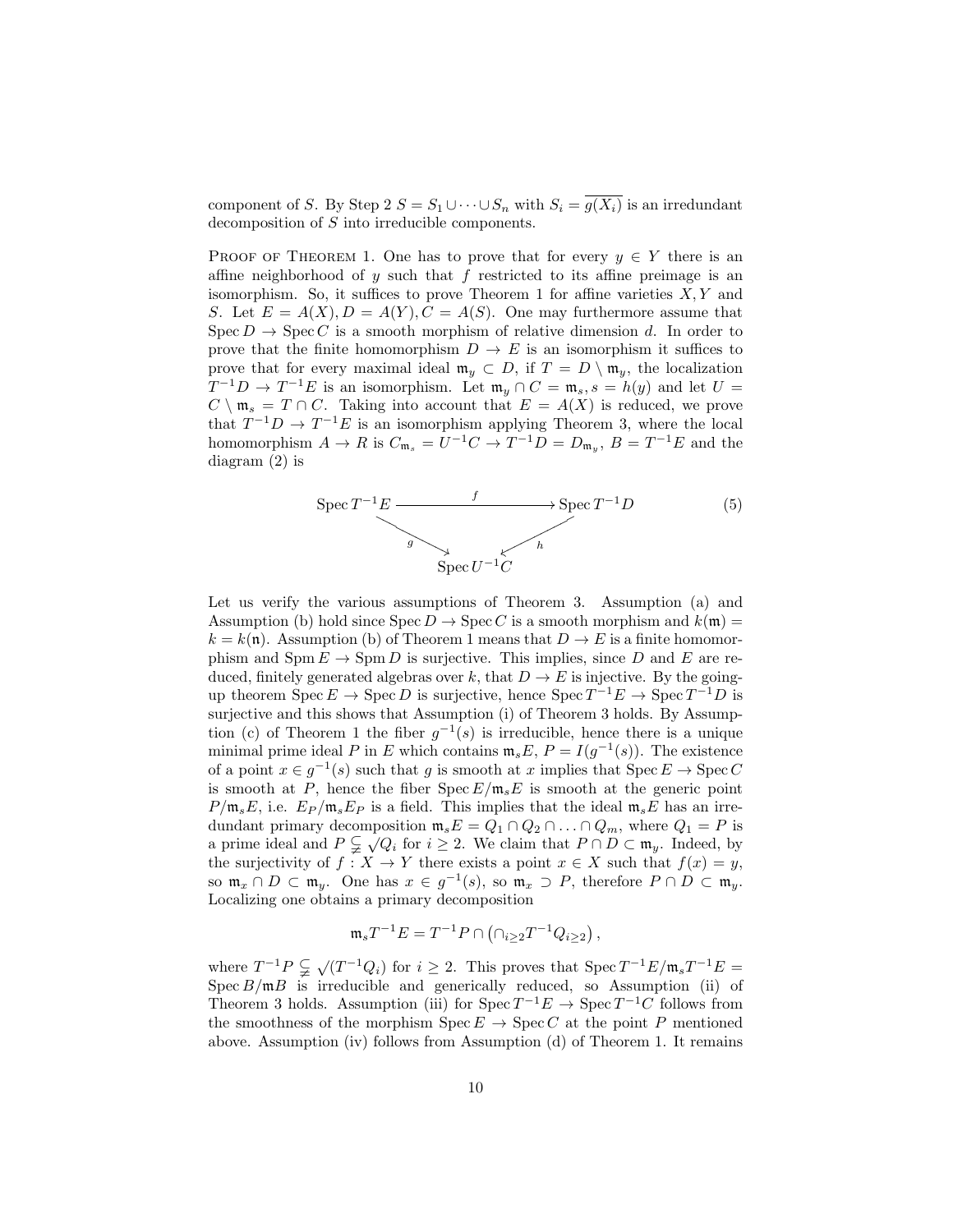to prove that Assumption (v) holds. The irreducible components of Spec *T <sup>−</sup>*1*E* are of the form  $V(T^{-1}P_0)$  where  $P_0$  is a minimal prime ideal of  $E$  such that  $P_0 \cap T = \emptyset$ , i.e.  $P_0 \cap D \subset \mathfrak{m}_y$ . By the going-up theorem there is a prime ideal  $\mathfrak{p}'$  in E such that  $P_0 \subset \mathfrak{p}'$  and  $\mathfrak{p}' \cap D = \mathfrak{m}_y$ . Hence  $\mathfrak{p}' = \mathfrak{m}_x$  for some  $x \in X$  with  $f(x) = y$ . This implies that the irreducible component  $V(P_0)$  of X contains a point *x* of the fiber  $g^{-1}(s)$ . The image of the smooth morphism  $h: Y \to S$  is open. Let  $S_1 = h(Y) = g(X)$ . The fibers of the morphism  $g: X \to S_1$  are irreducible of dimension *d* by hypothesis. Using Proposition 6 we conclude that the irreducible component  $V(P_0)$  of *X*, being a union of fibers of  $g: X \to S_1$ , contains  $g^{-1}(s)$ , therefore  $P_0 \subset P$ . Localizing one obtains  $T^{-1}P_0 \subset T^{-1}P$ . Therefore  $V(T^{-1}P_0)$  contains  $V(T^{-1}P)$ , which is the preimage of the closed point of the map  $Spec T^{-1}E \to Spec U^{-1}C$ . All the assumptions of Theorem 3 were verified, so we conclude that  $T^{-1}D \to T^{-1}E$  is an isomorphism. Theorem 1 is proved.

PROOF OF THEOREM 2. The morphism  $f: X \to Y$  is proper and its image contains *U*, hence it is surjective. Furthermore the hypothesis of the theorem implies that  $f$  has finite fibers, so  $f$  is a finite morphism by Zariski's Main Theorem [14, Corollary 12.89]. One has the commutative diagram (1) with  $g = h \circ f : X \to S$ . We want to verify that the conditions of Theorem 1 hold. Condition (a) holds by hypothesis. Condition (b) was verified above. We claim that every fiber  $g^{-1}(s)$ ,  $s \in g(X) = h(Y)$  is irreducible of dimension *d*. For the proof of this statement we may replace *S* by its open subset  $h(Y)$ , so we may assume that  $h: Y \to S$  is surjective. The fibers of h are irreducible of dimension *d*, so according to Proposition 6(c) the irredundant decompositions of *S* and *Y* as finite union of closed irreducible subsets are respectively  $S = \bigcup_{i=1}^{m} S_i$  and  $Y = \bigcup_{i=1}^{m} Y_i$ , where  $S_i = \overline{f(Y_i)}$ , dim  $Y_i - \dim S_i = d$ , and furthermore every *Y*<sub>i</sub> is a union of fibers of *h* : *Y*  $\rightarrow$  *S*. Let  $\Gamma_i \subset Y \times_S P$  be the graph of  $\varphi|_{Y_i \cap U} : Y_i \cap U \to P$ . Then  $\Gamma = \bigcup_{i=1}^m \Gamma_i$  and the irredundant decomposition of  $X = \overline{\Gamma}$  is  $X = \bigcup_{i=1}^{m} X_i$ , where  $X_i$  is the closure of  $\Gamma_i$  in  $Y \times_S P$ . One has  $X \cap (U \times_S P) = \Gamma$ , so  $f^{-1}(U) = \Gamma$ . Let *Z* be an irreducible component of  $g^{-1}(s)$ . One has  $Z \subset X_i$  for some *i*, hence  $s = g(Z) \in S_i$  and  $\dim Z \ge \dim X_i - \dim S_i =$ dim  $Y_i$  – dim  $S_i = d$ . Since  $f : X \to Y$  is finite and  $f(Z) \subset h^{-1}(s)$  one has that  $f(Z) = h^{-1}(s)$ . The map  $f|_{\Gamma} : \Gamma \to U$  is an isomorphism, so *Z* contains the nonempty open subset  $f^{-1}(U \cap h^{-1}(s))$ , hence *Z* equals its closure. This shows that  $g^{-1}(s)$  is irreducible for every  $s \in g(X) = h(Y)$ . The remaining conditions of (c) and (d) of Theorem 1 hold since  $f^{-1}(U) \to U$  is an isomorphism. By Theorem 1  $f: X \to Y$  is an isomorphism. The morphism  $\tilde{\varphi} = \pi_2 \circ f^{-1}: Y \to P$ is the extension of  $\varphi: U \to P$ . Theorem 2 is proved.

*Acknowledgements*. The author is grateful to J. Kollár for useful discussions. The author was on leave of absence from the Institute of Mathematics and Informatics of the Bulgarian Academy of Sciences.